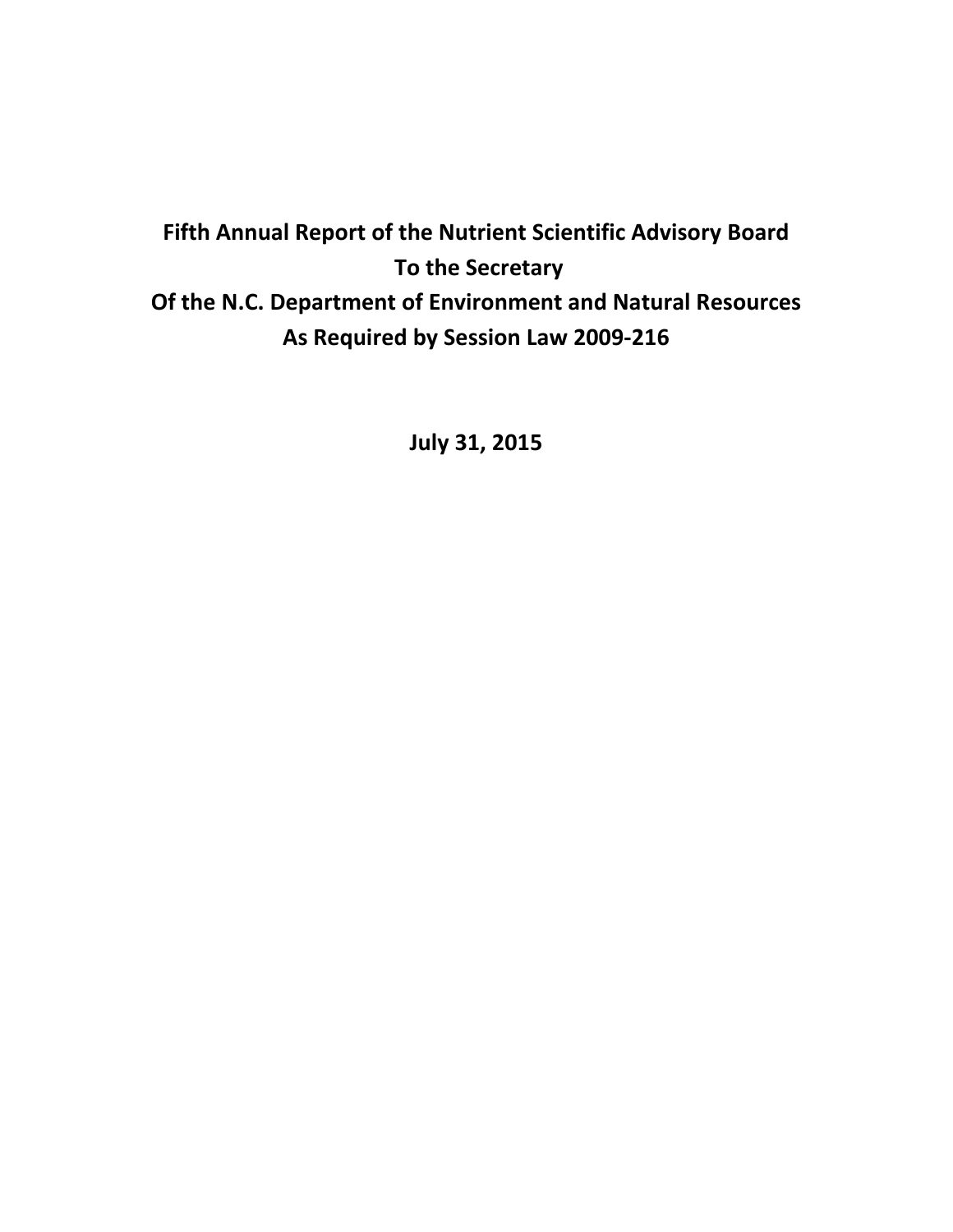# **Table of Contents**

| II. Nutrient Measures for Existing Development Stormwater5          |  |
|---------------------------------------------------------------------|--|
|                                                                     |  |
|                                                                     |  |
|                                                                     |  |
| Appendix B - Nutrient Scientific Advisory Board (NSAB) Membership17 |  |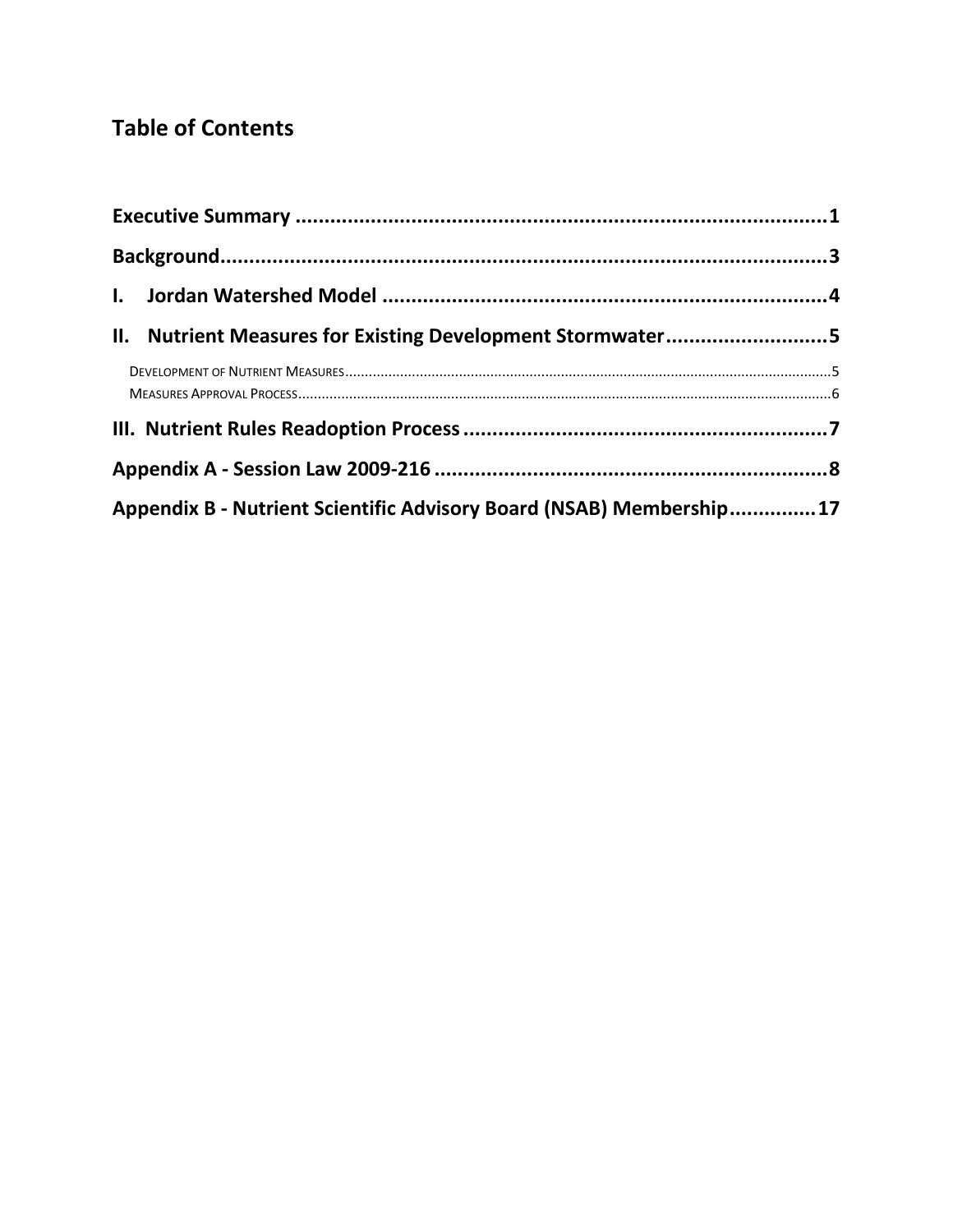## <span id="page-2-0"></span>**Executive Summary**

In its fifth year serving as a guide to the Division of Water Resources Nonpoint Source Planning staff in implementing existing development stormwater nutrient rule requirements pursuant to [Session Law](http://www.ncleg.net/sessions/2009/bills/house/pdf/h239v6.pdf)  [2009-216,](http://www.ncleg.net/sessions/2009/bills/house/pdf/h239v6.pdf) the Nutrient Scientific Advisory Board continued to meet and actively assist the division in several efforts during 2014-2015. This annual report is required by the session law and was assembled by division staff with guidance and review by the board.

The board was active this year at a reduced pace primarily due to frozen vacancies in division nutrient staff, along with a shift in staff priorities to drafting revisions for all nutrient rules under the "periodic readoption" legislative mandate. The board met six times and three separate board subcommittees each met multiple times to provide guidance in support of the following rule-related actions:

- 1. Setting Jordan Lake watershed local jurisdiction nutrient load reduction assignments;
- 2. Establishing nutrient crediting and design standards for additional load-reducing measures, for use in both the Jordan and Falls watersheds;
- 3. Establishing an approval process guidance for these additional load-reducing measures; and
- 4. Drafting revisions to nutrient strategy rules for Neuse, Tar-Pamlico, Jordan and Falls Lake watersheds.

More specifically, the board provided valuable input on the following priorities:

- Reviewed the Jordan Lake Watershed Model contract final work products, provided staff input on follow-up needs and process, and participated in meetings to plan for the best use of model outputs in establishing local government existing development nutrient loads. The model was produced to estimate nutrient loading allocations for existing development for affected parties in the Jordan Lake Watershed, in accordance with Session Laws 2009-216 and 2009-484.
- Provided further input and guidance to the division on its development of nutrient credit standards and design specifications for the six nutrient reducing measures Tetra Tech characterized in their September 2013 technical report.
- Continued to collaborate with the division and the Upper Neuse River Basin Association (UNRBA) on UNRBA's contracted development of nutrient credit and design standards for a large set of additional measures by early 2016. This included providing recommendations on the set of measures to consider, on prioritization among the chosen set of measures, and input on the scope of nutrient credit standards and design specifications for the 10 measures prioritized for credit development.
- Participated in beta-testing of an updated version of a stormwater accounting tool that was revised by Stormwater Solutions and Services for implementation of the Jordan and Falls Stormwater Rules. Beta testing of the tool was conducted in May and June 2015. Division staff are currently addressing comments received during the beta-testing period.
- Continued to assist the division in its development and implementation of a draft alternative measures approval process guidance for the above measures. A draft version has been reviewed by DENR's General Counsel.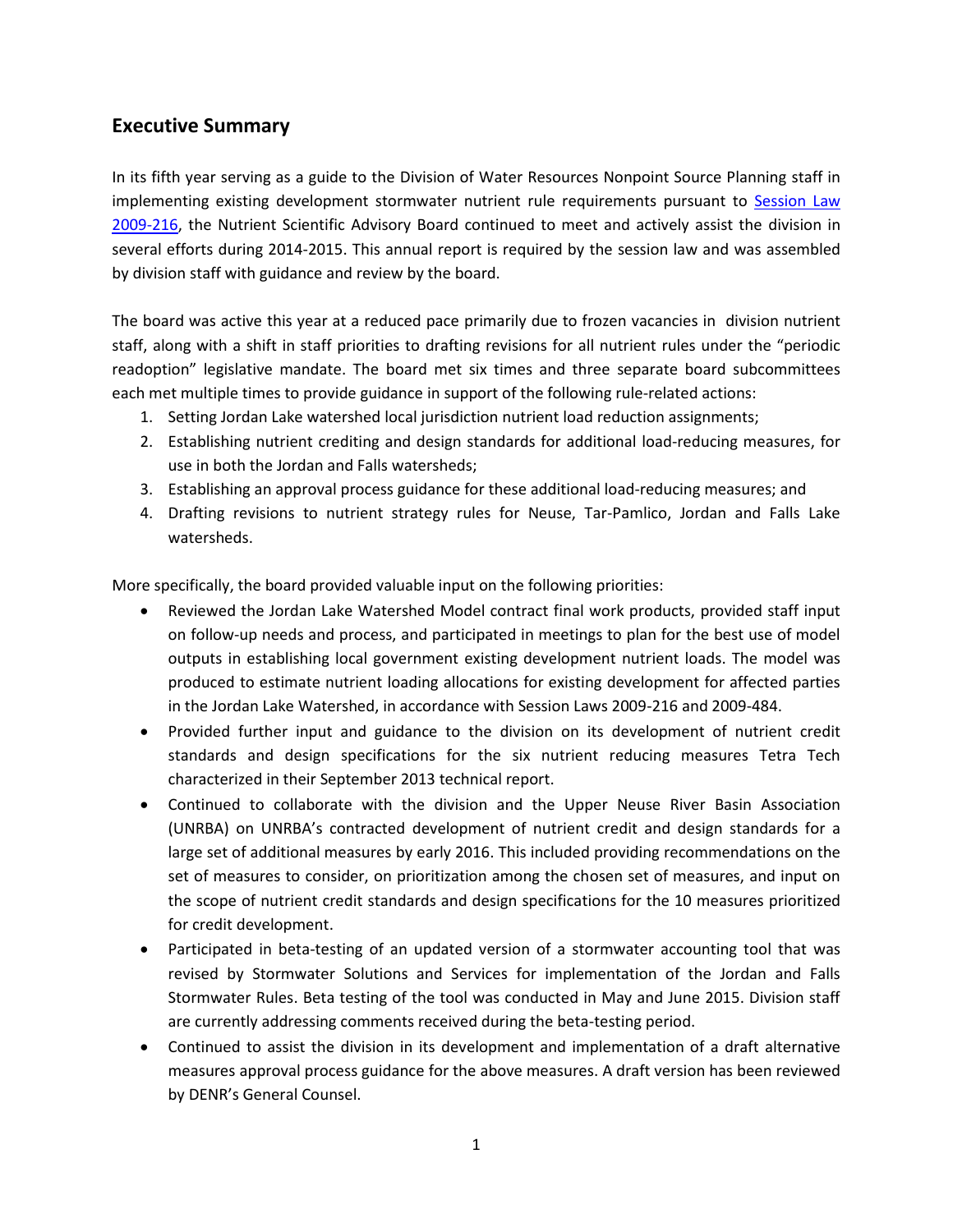Provided comments to division staff during the first stage of the division's rules revision process. Several board members attended the division's May 2015 stakeholder meeting, provided comments at that meeting, and provided the division written comments on the nutrient strategy rules. Division staff are currently reviewing these comments and will revise the draft rules by late 2015.

Sections I - III of this document provide summaries of each of these activities. More information on the board's activities, including previous annual reports, meeting agendas and minutes can be found at the division's NSAB website at: [http://portal.ncdenr.org/web/wq/nutrient-scientific-advisory-Board.](http://portal.ncdenr.org/web/wq/nutrient-scientific-advisory-board)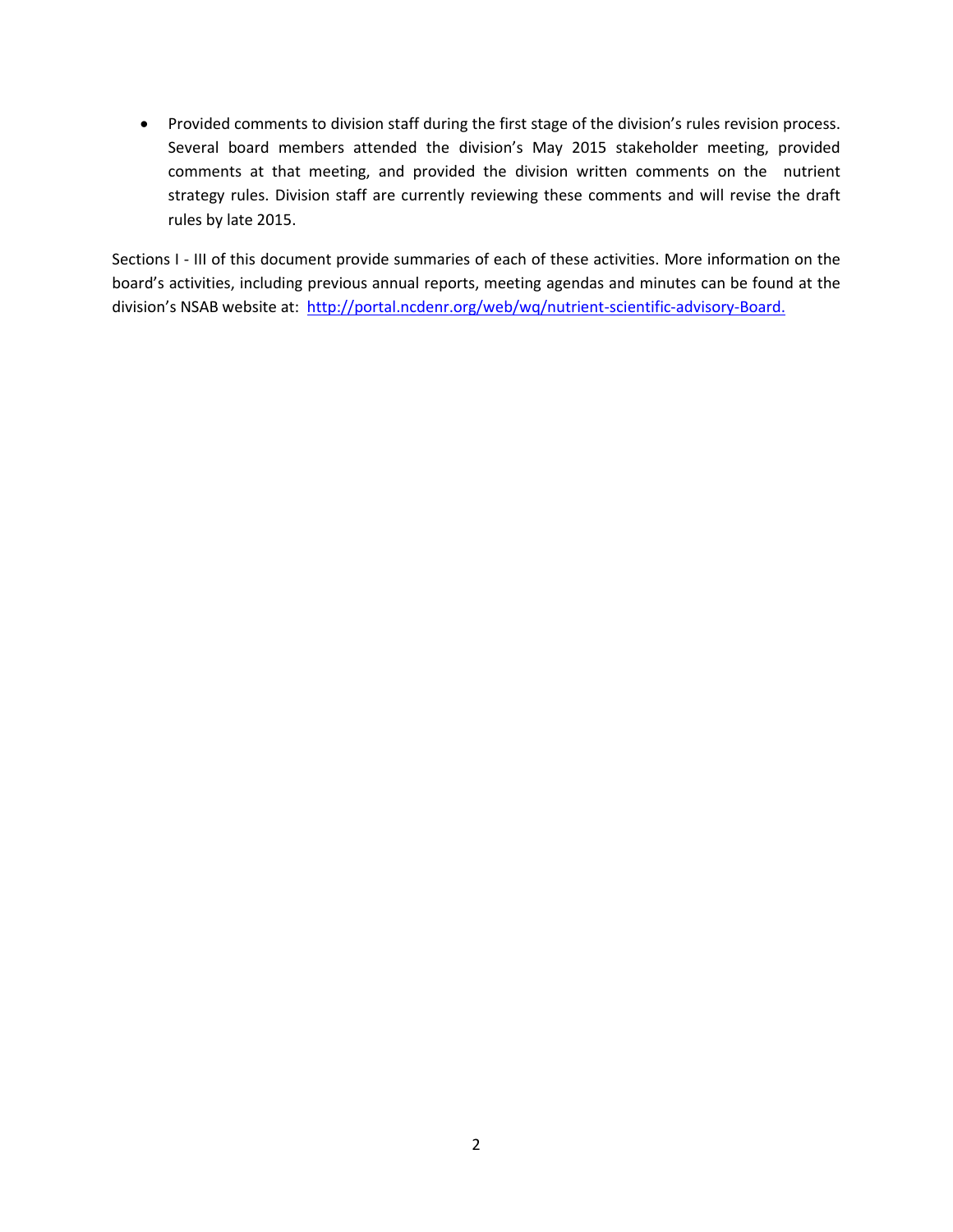## <span id="page-4-0"></span>**Background**

[Session Law 2009-216](http://www.ncleg.net/sessions/2009/bills/house/pdf/h239v6.pdf) established requirements for local governments and state and federal entities in the Jordan Lake watershed to reduce nutrient loading from existing developed lands. Given the precedent-setting nature of the requirements in this evolving area of nonpoint source water quality management, the drafters of the legislation felt it was important to establish an advisory body to assist the state in identifying all potential implementation options, their feasibility and value, and to identify any other analytical improvement needs for nutrient strategies in Jordan and other watersheds that may face similar requirements in the future. Therefore, the legislation also called for the formation a scientific advisory board for nutrient-impaired waters.

In July 2010, the DENR Secretary established a 10-member Nutrient Scientific Advisory Board (see Appendix B for Board membership). As specified in the legislation, six of the board's members are representatives of local governments in the Jordan Lake watershed, while other members represent the N.C. Department of Transportation (NCDOT), the conservation community, and water quality science and stormwater engineering expertise. In the past year, the board also decided to add an unofficial, non-voting member to represent local governments in the Falls Lake watershed.

The board completed its initial two-year charge with its July 2012 report to the Secretary, which addressed the following duties, as described in the session law:

- *(1) Identify management strategies that can be used by local governments to reduce nutrient loading from existing development.*
- *(2) Evaluate the feasibility, costs, and benefits of implementing the identified management strategies.*
- *(3) Develop an accounting system for assignment of nutrient reduction credits for the identified management strategies.*
- *(4) Identify the need for any improvements or refinements to modeling and other analytical tools used to evaluate water quality in nutrient-impaired waters and nutrient management strategies.*

The session law also called for the division to consider the findings and recommendations of the board on these duties when developing a model program for existing development stormwater regulations. Finally, the session law tasked the board to recommend a method for estimating existing development load reduction needs for each affected party in the Jordan watershed. The following sections of this report provide updates on the board's continuing activities of the last year.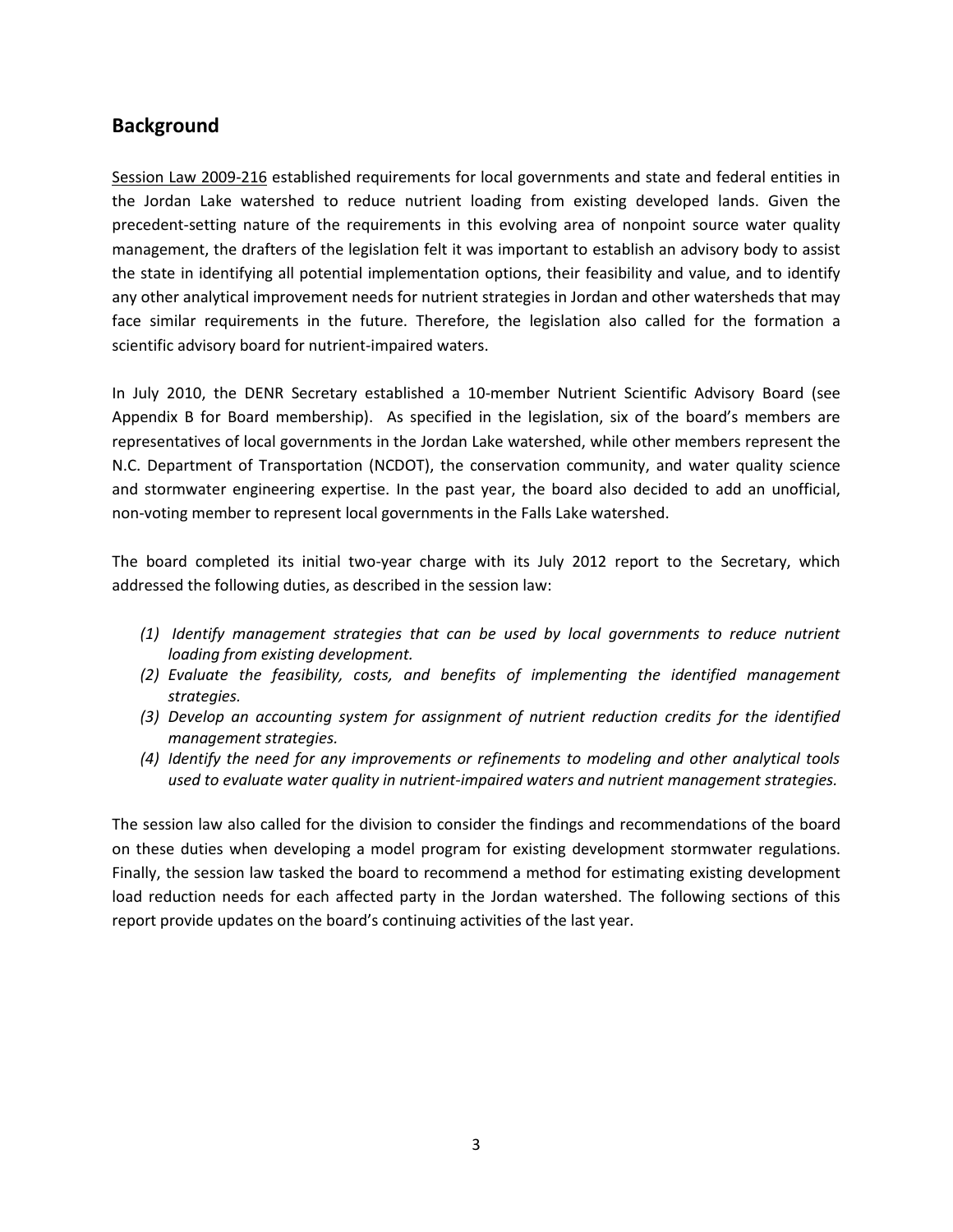## <span id="page-5-0"></span>**I. Jordan Watershed Model**

*Background:* Section 3.(d)(2)b. of Session Law 2009-216 directs DENR to quantify existing development load reduction needs for individual local governments in the Jordan watershed, and Session Law 2009- 484 contains similar language for state and federal entities.

In its first two years, the board and its modeling subcommittee guided staff in identifying the most appropriate means of setting load reduction needs for the affected parties. They recommended development of a watershed model, and in 2012 participated with division staff in carrying out a contract for its development. The contractor, Tetra Tech, completed the model in late 2013. The division and board members then obtained third party reviews, which were completed by mid-2014.

*Status:* During Spring-Summer 2014, Tetra Tech addressed concerns raised in model reviews by conducting further analysis, provided additional documentation of its work, and completed its contract in September 2014. In Fall 2014, division staff and the board's model subcommittee began evaluating the model products for implementation purposes. Following a staff hiatus to address other priorities, the division began reengaging the board on implementation issues in Spring 2015. The board is currently assisting the division with addressing technical issues and next steps toward determining jurisdictional nutrient load allocations and reduction needs. Staff plans to complete this process within the next year absent any shift in priorities.

Detailed background information and supporting documentation associated with the watershed model are available on Triangle J Council of Government (TJCOG's) Jordan Allocation Model Project Website at: [http://www.tjcog.org/jordan-jurisdictional-allocation-model-development.aspx.](http://www.tjcog.org/jordan-jurisdictional-allocation-model-development.aspx)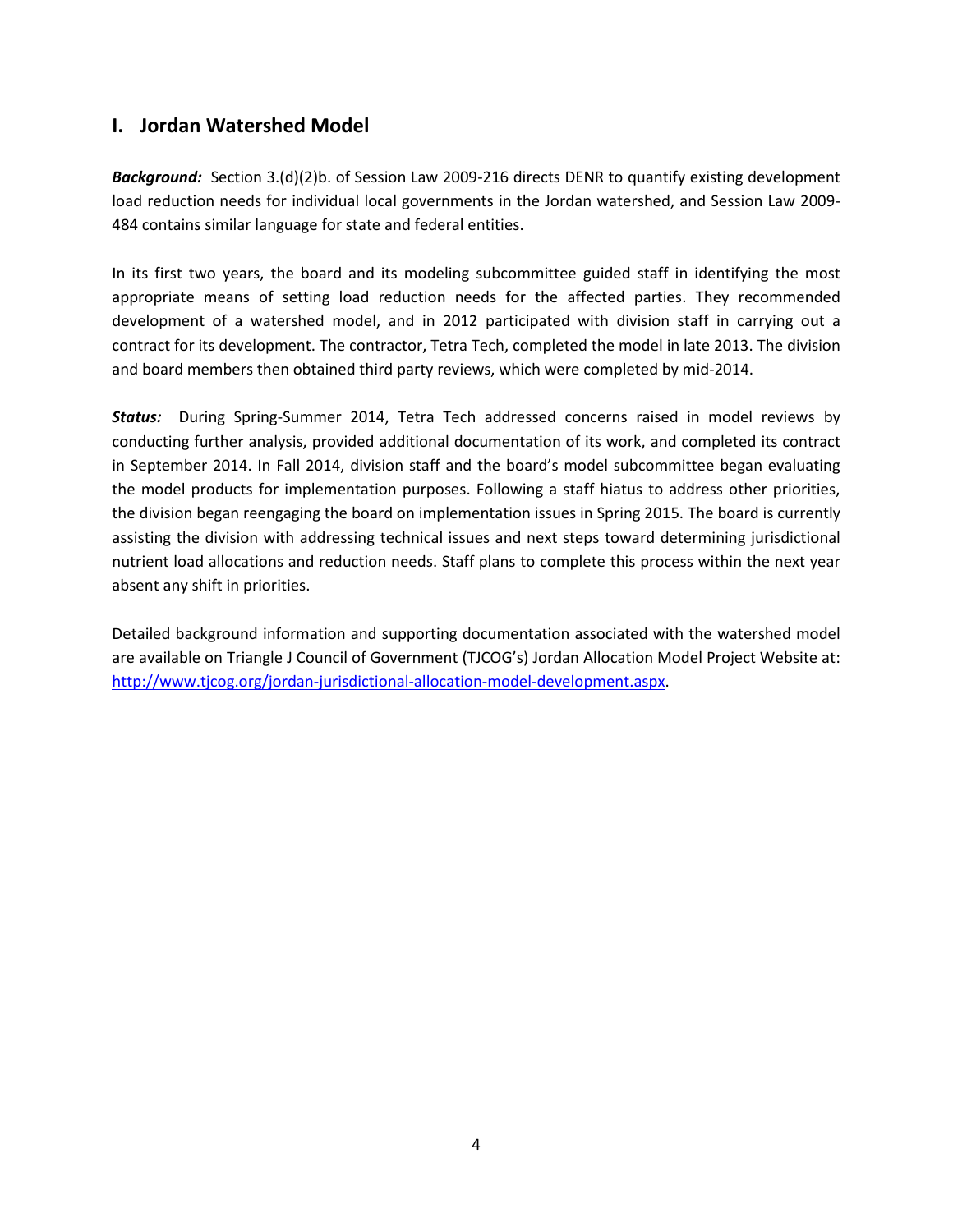#### <span id="page-6-0"></span>**II. Nutrient Measures for Existing Development Stormwater**

*Background:* Section 4.(b) of Session Law 2009-216 charged the board with identifying, evaluating and developing accounting methods for additional measures that could be used by affected parties to reduce nutrient loading from existing development. In its second annual report to the Secretary of DENR in July 2012, the board identified the set of nutrient-reducing practices that are currently available and have creditable accounting methods, and developed an extensive list of other potentially creditable measures for further investigation. The division expects to add measures over time, as nutrient crediting and associated practice designs can be supported by the science. To the greatest extent possible, staff is drawing on the crediting efforts of others, particularly work done by expert panels for the Chesapeake Bay Program, to expand the range of cost-effective options as efficiently as possible.

*Status:* The board continues to engage in several activities toward expanding the list of load-reducing measures that affected parties can use to meet regulations on existing development. The following paragraphs provide specifics about the activities conducted within the last year.

#### <span id="page-6-1"></span>**Development of Nutrient Measures**

*Background:* In 2013, the division utilized 205(j) grant funds with Tetra Tech to obtain a synthesis of the science characterizing the nutrient load reduction performance of six nutrient measures. The division has since used that product as a basis for its efforts to develop practice crediting and design specifications for these measures with guidance and review by the NSAB. The summary table below includes these six practices.

Separately in 2013, the UNRBA used member government contributions and assistance from the department to contract with Cardno-Entrix and the Chesapeake-based Center for Watershed Protection (CCWP) to develop nutrient crediting for an additional set of measures.

*Status:* CCWP worked with NSAB members, UNRBA member governments, technical experts and other stakeholders during 2014 to rank the implementation potential of an initial list of 48 candidate nutrient measures. During Winter 2014, the group identified 10 priority measures for full credit development and five additional measures for future credit development pending funding. In Spring 2015, CCWP began developing credit methods and design specifications for the highest priority practices. They expect to complete the 10 practices by Spring 2016. During 2014-2015, division staff continued their credit development efforts on the initial six measures, with review and input by the board on one or more at each of its meetings. While frozen staff vacancies and other priorities such as rules readoption have limited staff progress, the division intends to complete the six measures by mid-2016.

These new practice standards, in addition to the approved practices already found in the department's Stormwater BMP Manual will be included in a final Existing Development Model Program in late 2016 for EMC approval. Below is a summary table of these proposed measures.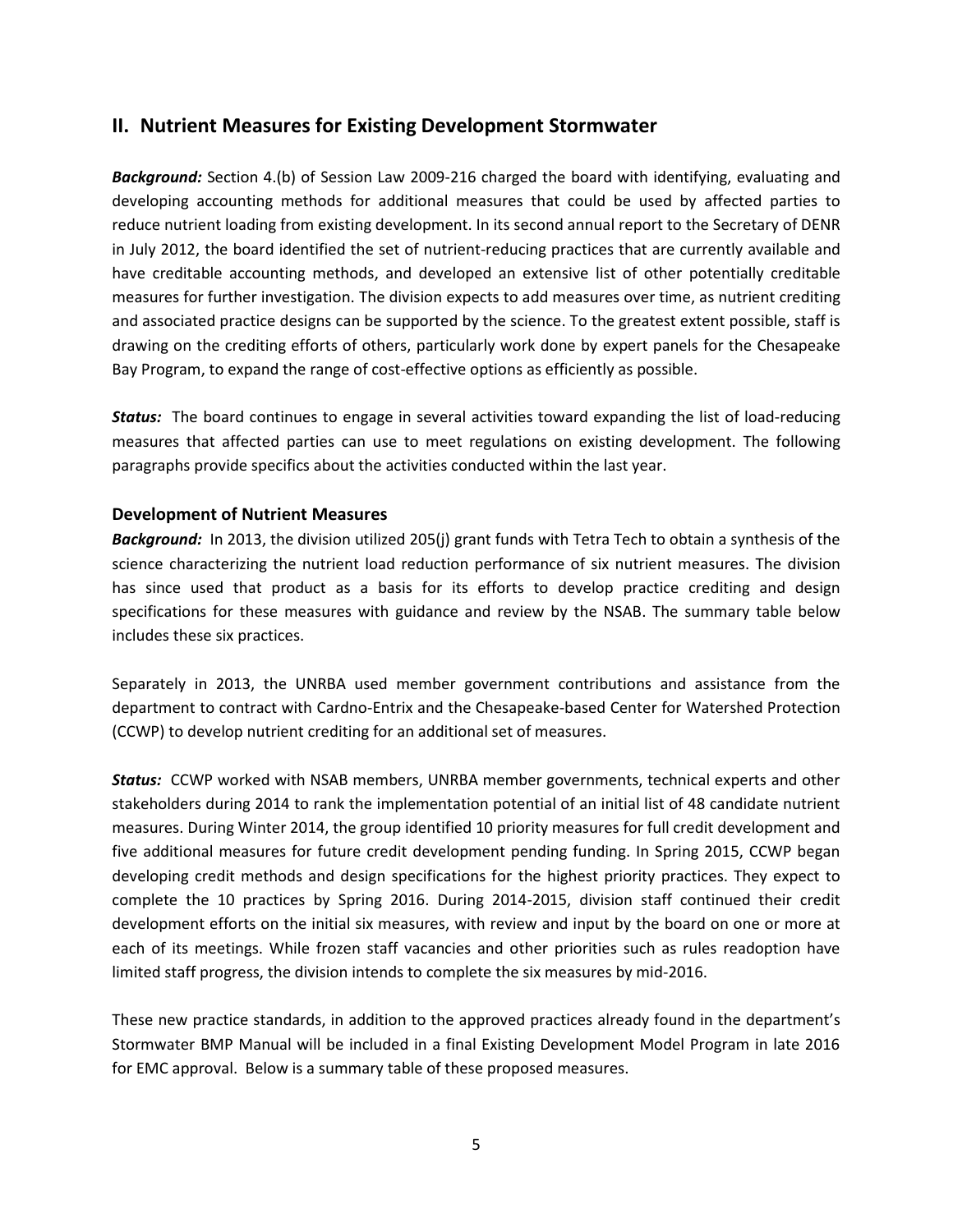| Contractor | <b>Measure</b>                            | <b>Status</b>             |
|------------|-------------------------------------------|---------------------------|
| Tetra Tech | Disconnect Impervious Surface             |                           |
|            | Improved Street Sweeping                  |                           |
|            | Repair of Malfunctioning septic systems   |                           |
|            | Replacement of discharging sand filters   |                           |
|            | Stream Restoration                        |                           |
|            | Volume stormwater pond retrofits          |                           |
|            | Bioretention w/ IWS or Design Variants    | Under Development         |
| Cardno/CWP | Filter Strip with Design Variants         |                           |
|            | Infiltration Devices                      |                           |
|            | Land or Forest Protection                 |                           |
|            | Livestock Exclusion                       |                           |
|            | Remove Illegal Wastewater Connection to   |                           |
|            | Stormwater Systems or Surface Waters      |                           |
|            | Restoration of Riparian Buffer - Ag/Rural |                           |
|            | Restoration of Riparian Buffer - Urban    |                           |
|            | Soil Amendment                            |                           |
|            | Urban Nutrient Management                 |                           |
|            | Bioswales/Swales w/ Design Variants       |                           |
|            | Conversion To Trees or Grass              | <b>Future Development</b> |
|            | Leaf Litter Recovery                      |                           |
|            | Permeable Pavement w/ Design Variants     |                           |
|            | <b>Upland Tree Planting</b>               |                           |

#### <span id="page-7-0"></span>**Measures Approval Process**

*Background:* The board identified the need for a transparent approval pathway for new nutrient measures to efficiently and effectively foster the establishment of such measures. The board suggested the use of some kind of tiered approval system reflecting credit uncertainty to both incentivize development of new measures and provide for reasonable crediting and suitable applications. In early 2014, the division drafted a *Nutrient Measures Approval Framework* guidance to further implementation of nutrient rules, particularly those addressing Existing Development Stormwater requirements. The guidance outlines a process template that the division will follow to establish load reduction credit and associated design standards for nutrient-reducing measures that lack credit assignments.

*Status*. The division conducted an informal 30-day comment period and obtained the board's feedback on the draft guidance in July 2014, and again sought the board's feedback following revisions in response to public comment in October 2014. In March 2015, staff obtained review by DENR General Counsel. The division expects to finalize and release the guidance in the coming months.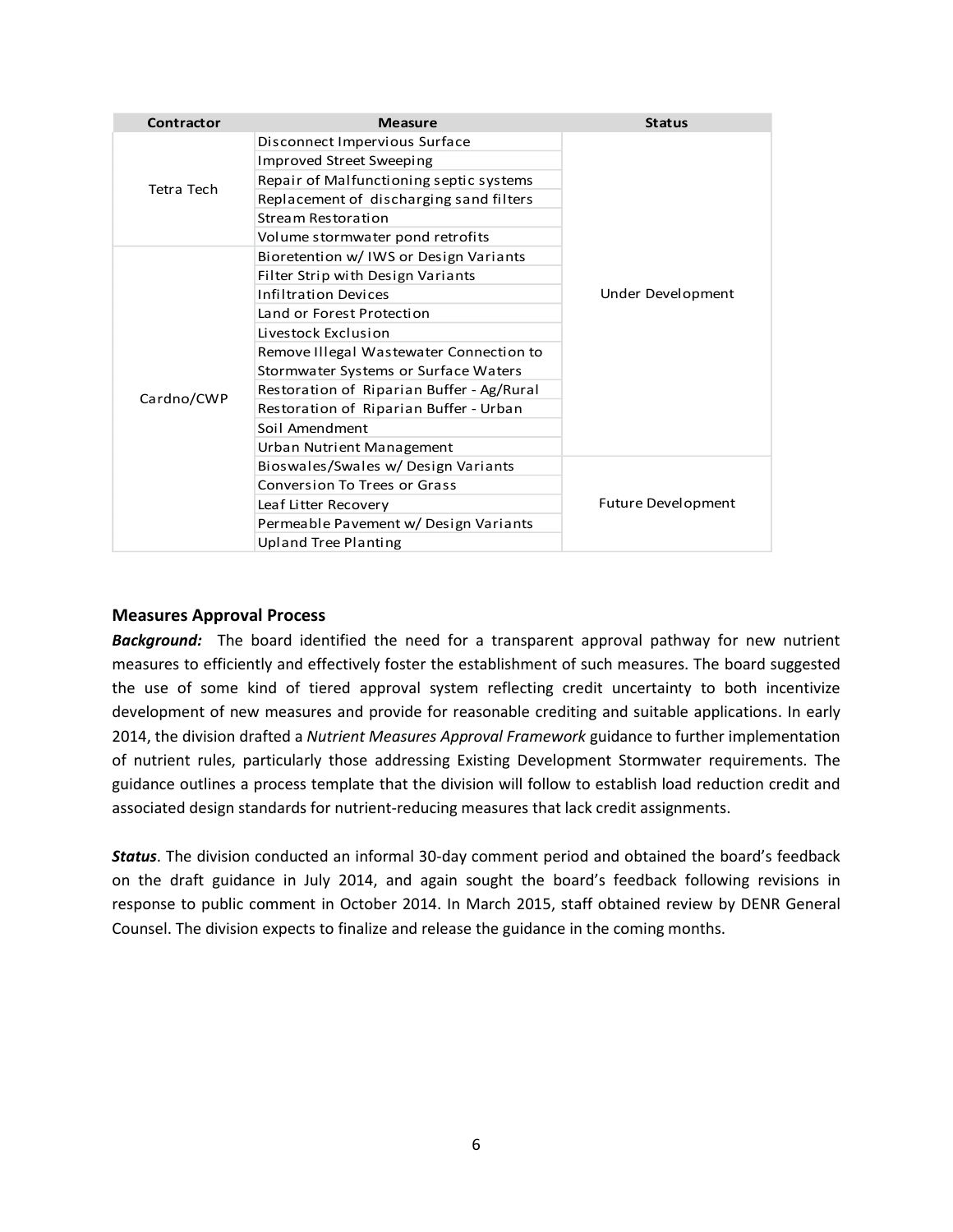### **III. Nutrient Rules Readoption Process**

**Background:** Session Law 2013-413 (H74) requires review and, where necessary, readoption of all of the division's water quality rules at least once every 10 years. The division posted draft rules in early 2015, and held informal stakeholder meetings in March through May 2015.

<span id="page-8-0"></span>*Status:* Nonpoint Source Planning staff obtained feedback from the board on draft rule revisions covering all nutrient management strategies at the board's May 2015 meeting. Several board members also attended the division's May 2015 stakeholder meeting covering the nutrient rules, provided verbal comments, and subsequently provided staff with written comments. Staff are currently revising the rules and expect to seek Water Quality Committee approval to begin the formal rulemaking process in November 2015.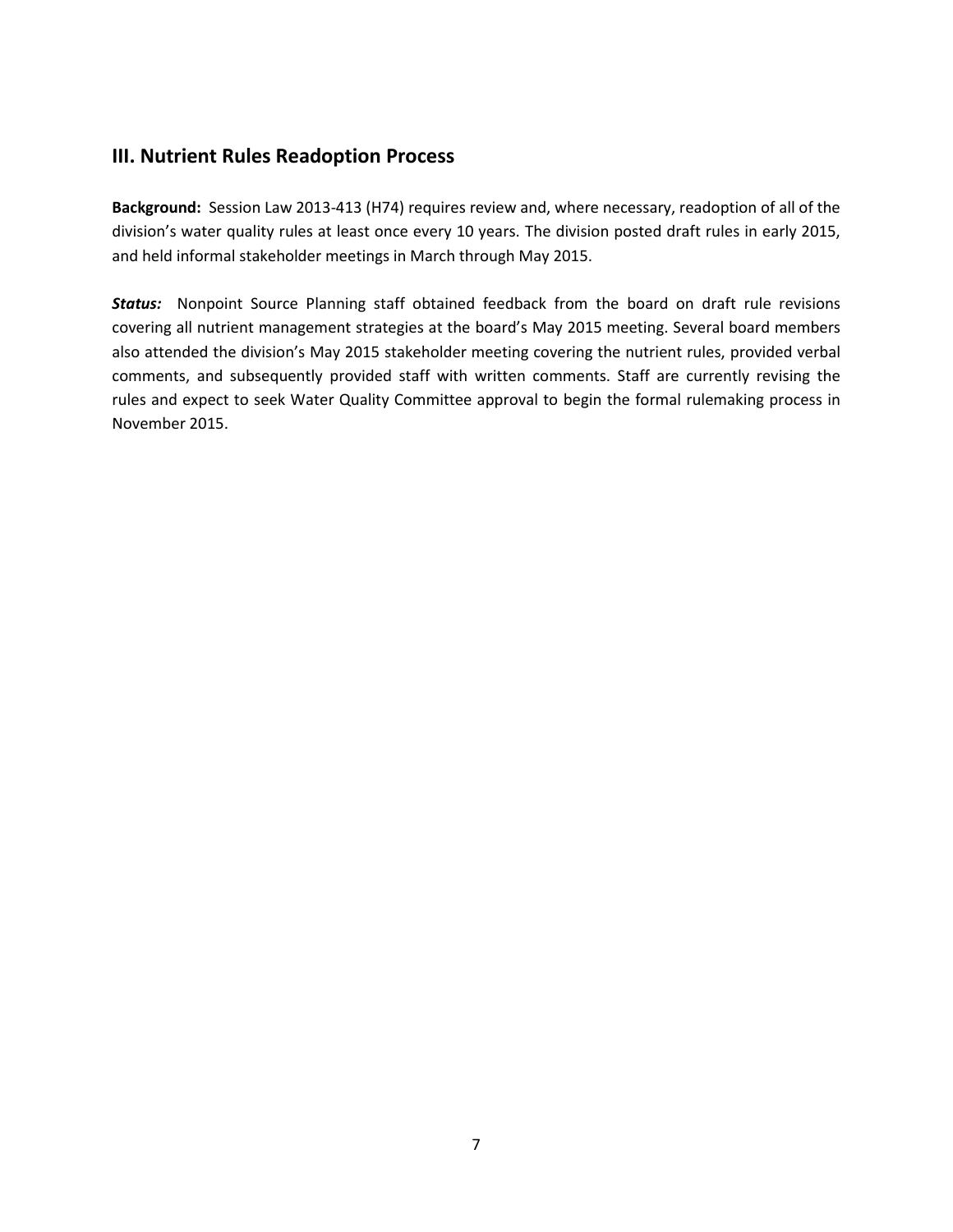## **Appendix A - Session Law 2009-216**

- Section 4.(a) establishes authority for formation and membership of the Nutrient Scientific Advisory Board.
- Section 4.(b) describes the duties of the Board.
- Section 3.(d)(2)b describes the Board's role in recommending a method for establishing existing development load reduction goals for affected parties in the Jordan watershed.

### **GENERAL ASSEMBLY OF NORTH CAROLINA SESSION 2009**

## **SESSION LAW 2009-216 HOUSE BILL 239**

#### AN ACT TO PROVIDE FOR IMPROVEMENTS IN THE MANAGEMENT OF THE JORDAN WATERSHED IN ORDER TO RESTORE WATER QUALITY IN THE JORDAN RESERVOIR.

The General Assembly of North Carolina enacts:

**SECTION 1.** Definitions. – The following definitions apply to this act and its implementation:

- (1) The definitions set out in G.S. 143-212 and G.S. 143-213.
- (2) The definitions set out in 15A NCAC 02B .0262 (Jordan Water Supply Nutrient Strategy: Purpose and Scope) and 15A NCAC 02B .0263 (Jordan Water Supply Nutrient Strategy: Definitions).
- (3) "Existing Development Rule 15A NCAC 02B .0266" means 15A NCAC 02B .0266 (Jordan Water Supply Nutrient Strategy: Stormwater Management for Existing Development), adopted by the Commission on May 8, 2008, and approved by the Rules Review Commission on November 20, 2008.
- (4) "Wastewater Discharge Rule 15A NCAC 02B .0270" means 15A NCAC 02B .0270 (Jordan Water Supply Nutrient Strategy: Wastewater Discharge Requirements) adopted by the Commission on May 8, 2008, and approved by the Rules Review Commission on October 16, 2008.

**SECTION 2.(a)** Wastewater Discharge Rule 15A NCAC 02B .0270. – Until the effective date of the revised permanent rule that the Commission is required to adopt pursuant to Section 2(c) of this act, the Commission and the Department shall implement the Wastewater Discharge Rule 15A NCAC 02B .0270, as provided in Section 2(b) of this act.

**SECTION 2.(b)** Implementation. – Notwithstanding sub-subdivision (c) of subdivision (6) of Wastewater Discharge Rule 15A NCAC 02B .0270, each existing discharger with a permitted flow greater than or equal to 0.1 million gallons per day (MGD) shall limit its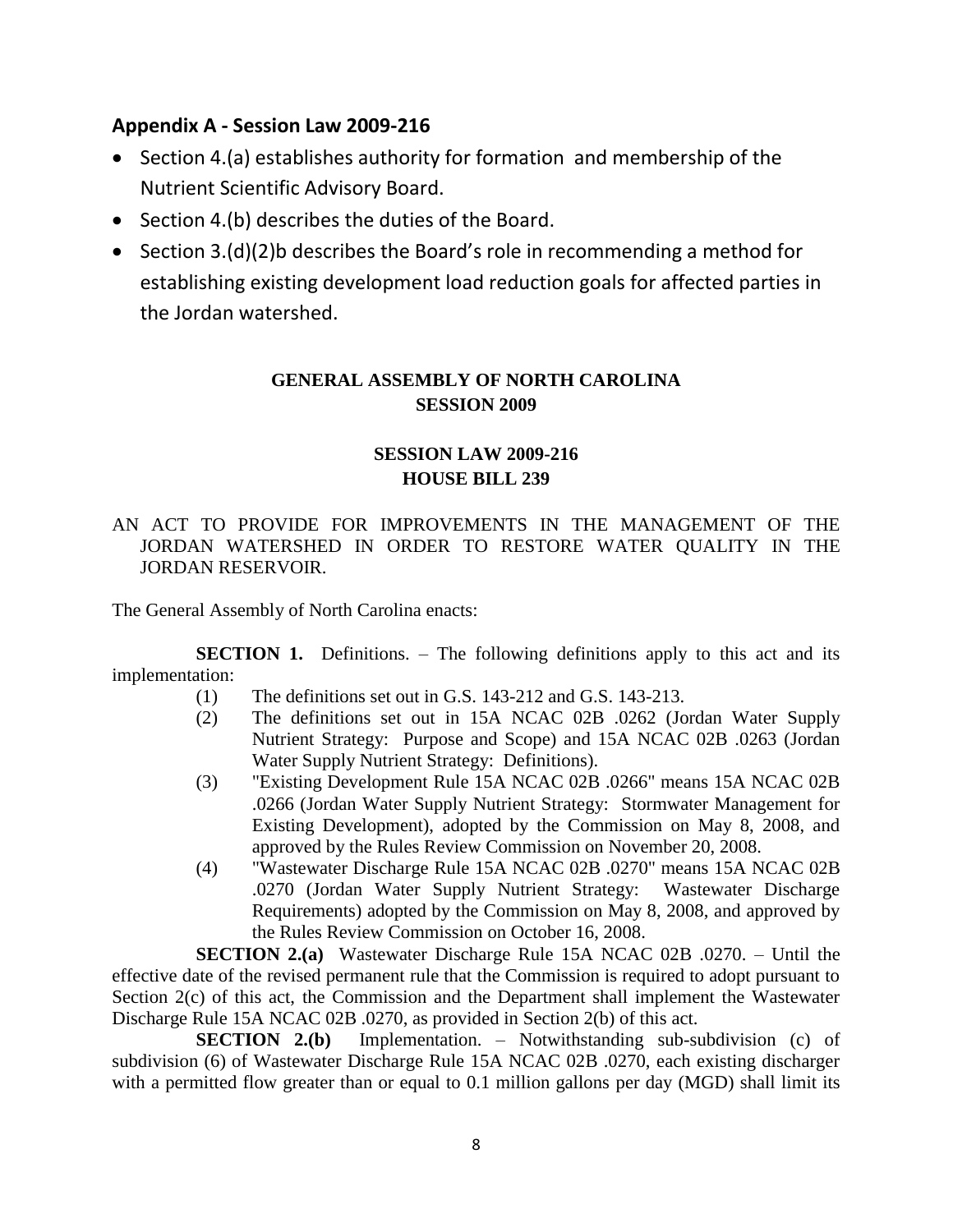total nitrogen discharge to its active individual discharge allocation as defined or modified pursuant to Wastewater Discharge Rule 15A NCAC 02B .0270 no later than calendar year 2016.

**SECTION 2.(c)** Additional Rule-Making Authority. – The Commission shall adopt a rule to replace Wastewater Discharge Rule 15A NCAC 02B .0270. Notwithstanding G.S. 150B-19(4), the rule adopted by the Commission pursuant to this section shall be substantively identical to the provisions of Section 2(b) of this act. Rules adopted pursuant to this section are not subject to G.S. 150B-21.9 through G.S. 150B-21.14. Rules adopted pursuant to this section shall become effective as provided in G.S. 150B-21.3(b1) as though 10 or more written objections had been received as provided by G.S. 150B-21.3(b2).

**SECTION 3.(a)** Existing Development Rule 15A NCAC 02B .0266 Disapproved. – Pursuant to G.S. 150B-21.3(b1), Existing Development Rule 15A NCAC 02B .0266, as adopted by the Environmental Management Commission on May 8, 2008, and approved by the Rules Review Commission on November 20, 2008, is disapproved.

**SECTION 3.(b)** References in the North Carolina Administrative Code to the rule cited in Section 3(a) of this act shall be deemed to refer to the equivalent provisions of this act.

**SECTION 3.(c)** Nutrient Monitoring. – The Department shall maintain an ongoing program to monitor water quality in each arm of Jordan Reservoir. The Department shall also accept water quality sampling data from a monitoring program implemented by a local government or nonprofit organization if the data meets quality assurance standards established by the Department. On March 1, 2014, the Department shall report the results of monitoring in each arm of Jordan Reservoir to the Environmental Review Commission. The Department shall submit an updated monitoring report under this section every three years thereafter until such time as the lake is no longer impaired by nutrient pollution.

**SECTION 3.(d)** Control of Nutrient Loading From Existing Development. – The Department shall require implementation of reasonable nutrient load reduction measures for existing development in each subwatershed of the Jordan Reservoir, as provided in this act. The Department shall determine whether nutrient load reduction measures for existing development are necessary in each subwatershed of Jordan Reservoir and require implementation of reasonable nutrient reduction measures in accordance with an adaptive management program as follows:

- (1) Stage 1 Adaptive Management Program to Control Nutrient Loading From Existing Development. –
	- a. Municipalities and counties located in whole or in part in the Jordan watershed shall implement a Stage 1 adaptive management program to control nutrient loading from existing development in the Jordan watershed. The Stage 1 adaptive management program shall meet the requirements set out in 40 C.F.R. § 122.34 as applied by the Department in the NPDES General Permit for municipal separate storm sewer systems in effect on July 1, 2009. The Stage 1 adaptive management program shall include all of the following measures:
		- 1. A public education program to inform the public of the impacts of nutrient loading and measures that can be implemented to reduce nutrient loading from stormwater runoff from existing development.
		- 2. A mapping program that includes major components of the municipal separate storm sewer system, including the location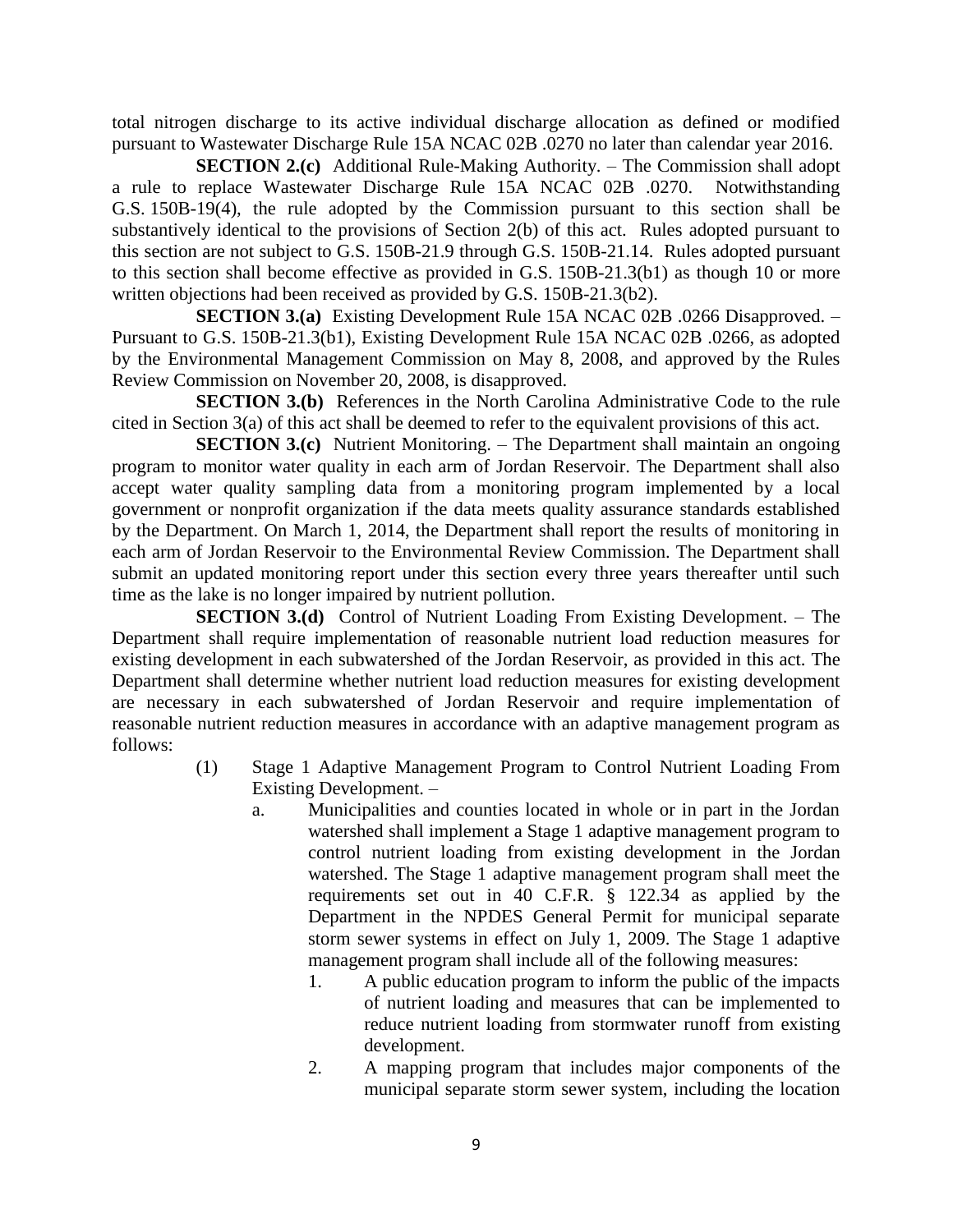of major outfalls, as defined in 40 Code of Federal Regulations  $$122.26(b)(5)$  (July 1, 2008) and the names and location of all waters of the United States that receive discharges from those outfalls, land use types, and location of sanitary sewers.

- 3. A program to identify and remove illegal discharges.
- 4. A program to identify opportunities for retrofits and other projects to reduce nutrient loading from existing developed lands.
- 5. A program to ensure maintenance of best management practices implemented by the local government.
- b. The Department shall accept local government implementation of another stormwater program or programs meeting the standards set out in this section as satisfying one or more of the requirements set forth in sub-subdivision a. of this subdivision. The local government shall provide technical information sufficient to demonstrate the adequacy of the alternative program or program elements.
- c. A Stage 1 adaptive management program to control nutrient loading from existing development shall be implemented as follows:
	- 1. No later than December 31, 2009, each local government shall submit its Stage 1 adaptive management program to the Commission for review and approval.
	- 2. Within six months following submission of a Stage 1 adaptive management program, the Department shall recommend that the Commission approve or disapprove the program. The Commission shall either approve the program or require changes based on the standards set out in sub-subdivision a. of this subdivision. If the Commission requires changes, the local government shall submit revisions responding to the required changes within two months and the Department shall provide follow-up recommendations to the Commission within two months after receiving revisions.
	- 3. Within three months following Commission approval of a Stage 1 adaptive management program, the local government shall begin implementation of the program. Each local government shall report annually to the Department on implementation of its program.
- (2) Stage 2 Adaptive Management Program to Control Nutrient Loading From Existing Development. –
	- a. If the March 1, 2014 monitoring report or any subsequent monitoring report for the Upper New Hope Creek Arm of Jordan Reservoir required under Section 3(c) of this act shows that nutrient-related water quality standards are not being achieved, a municipality or county located in whole or in part in the subwatershed of that arm of Jordan Reservoir shall develop and implement a Stage 2 adaptive management program to control nutrient loading from existing development within the subwatershed, as provided in this act. If the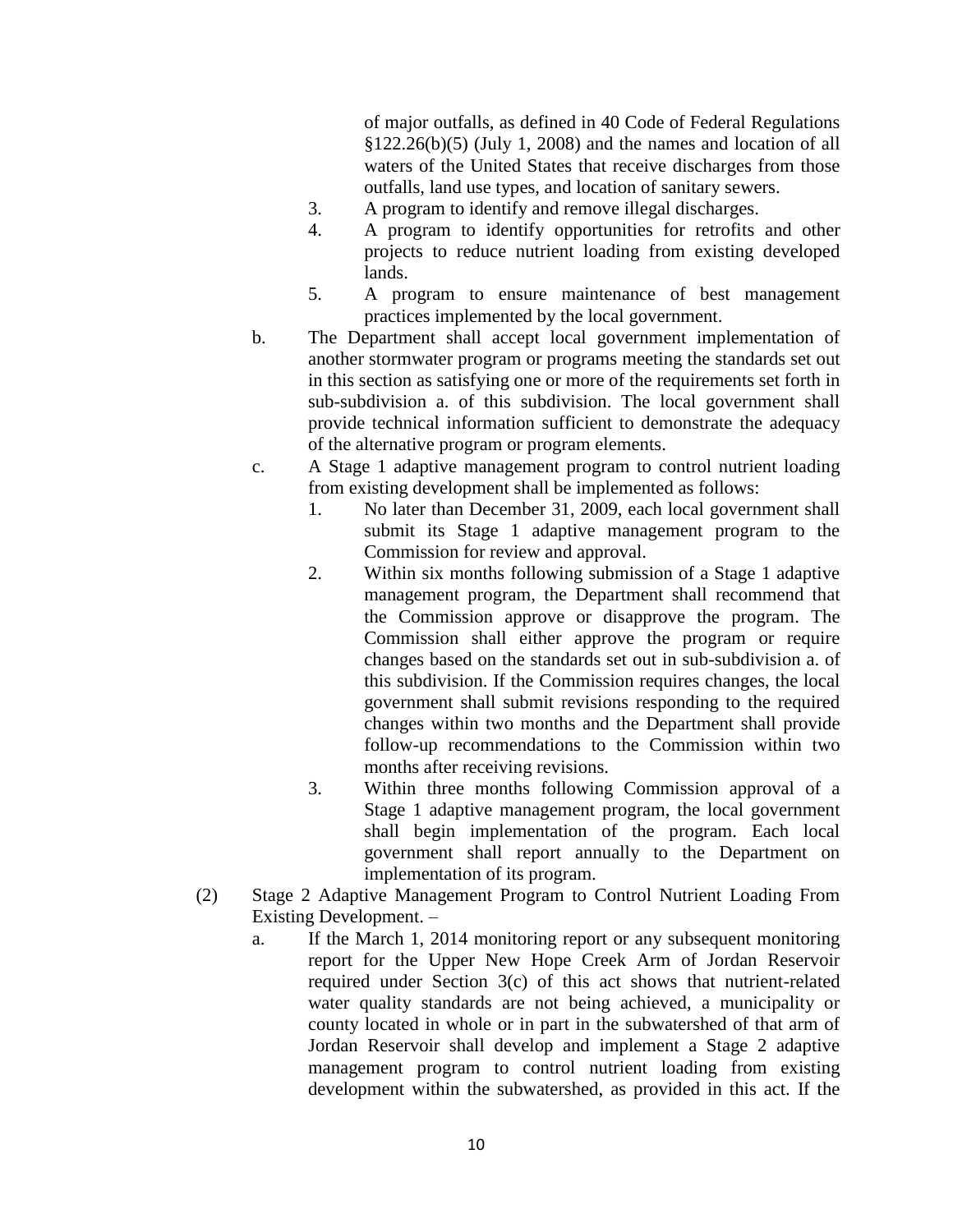March 1, 2017 monitoring report or any subsequent monitoring report for the Haw River Arm or the Lower New Hope Creek Arm of Jordan Reservoir required under Section 3(c) of this act shows that nutrient-related water quality standards are not being achieved, a municipality or county located in whole or in part in the subwatershed of that arm of Jordan Reservoir shall develop and implement a Stage 2 adaptive management program to control nutrient loading from existing development within the subwatershed, as provided in this act. The Department shall defer development and implementation of Stage 2 adaptive management programs to control nutrient loading from existing development required in a subwatershed by this subdivision if it determines that additional reductions in nutrient loading from existing development in that subwatershed will not be necessary to achieve nutrient-related water quality standards. In making this determination, the Department shall consider the anticipated effect of measures implemented or scheduled to be implemented to reduce nutrient loading from sources in the subwatershed other than existing development. If any subsequent monitoring report for an arm of Jordan Reservoir required under Section 3(c) of this act shows that nutrient-related water quality standards have not been achieved, the Department shall notify the municipalities and counties located in whole or in part in the subwatershed of that arm of Jordan Reservoir and the municipalities and counties shall develop and implement a Stage 2 adaptive management program as provided in this subdivision.

b. The Department shall establish a load reduction goal for existing development for each municipality and county required to implement a Stage 2 adaptive management program to control nutrient loading from existing development. The load reduction goal shall be designed to achieve, relative to the baseline period 1997 through 2001, an eight percent (8%) reduction in nitrogen loading and a five percent (5%) reduction in phosphorus loading reaching Jordan Reservoir from existing developed lands within the police power jurisdiction of the local government. The baseline load shall be calculated by applying the Tar-Pamlico Nutrient Export Calculation Worksheet, Piedmont Version, dated October 2004, to acreages of different types of existing development within the police power jurisdiction of the local government during the baseline period. The baseline load may also be calculated using an equivalent or more accurate method acceptable to the Department and recommended by the Scientific Advisory Board established pursuant to Section 4(a) of this act. The baseline load for a municipality or county shall not include nutrient loading from lands under State or federal control or lands in agriculture or forestry. The load reduction goal shall be adjusted to account for nutrient loading increases from lands developed subsequent to the baseline period but prior to implementation of new development stormwater programs.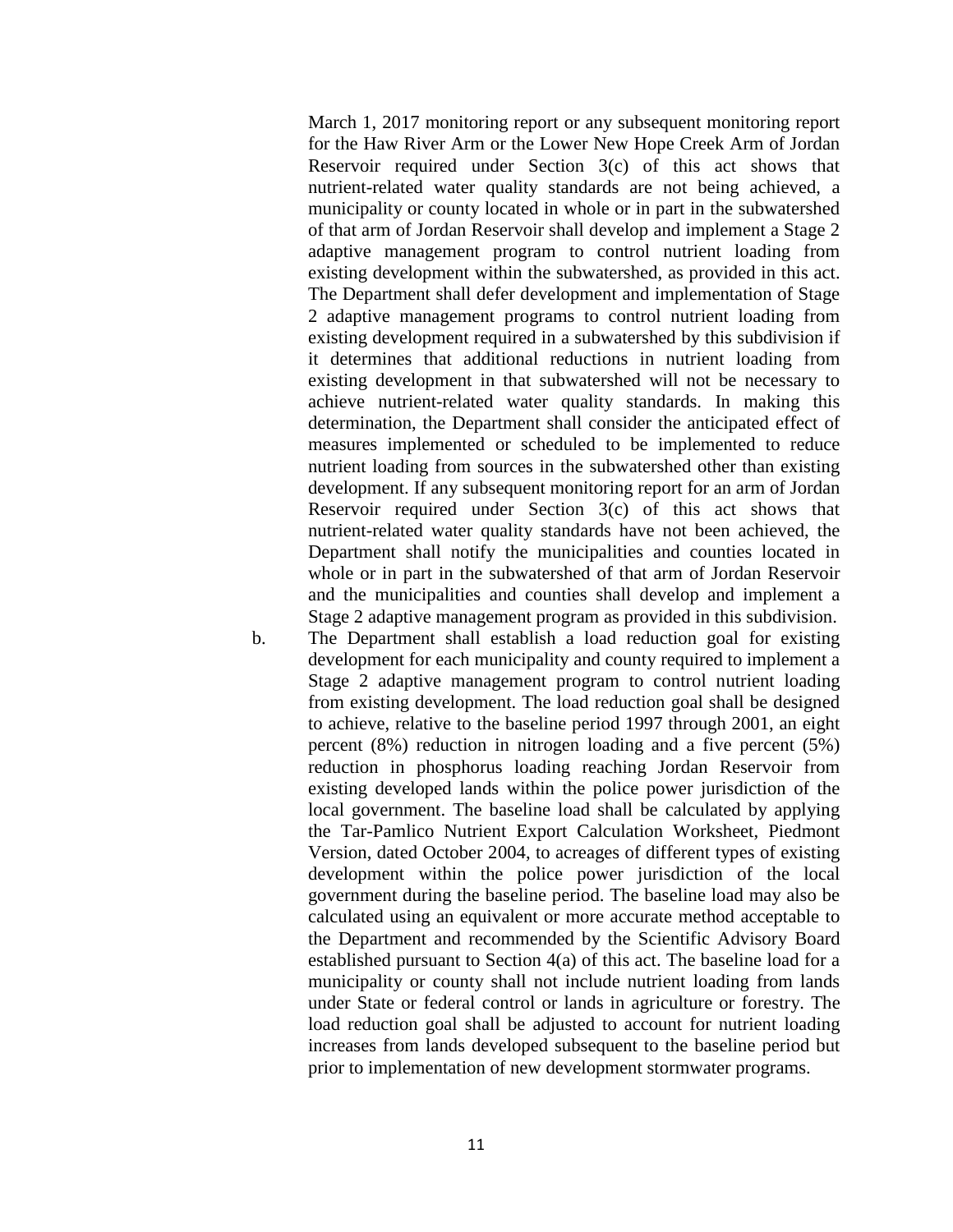- c. Based on findings under sub-subdivision a. of this subdivision, the Department shall notify the local governments in each subwatershed that either:
	- 1. Implementation of a Stage 2 adaptive management program to control nutrient loading from existing development will be necessary to achieve water quality standards in an arm of the reservoir and direct the municipalities and counties in the subwatershed to develop a load reduction program in compliance with this section.
	- 2. Implementation of a Stage 2 adaptive management program to control nutrient loading from existing development is not necessary at that time but will be reevaluated in three years based on the most recent water quality monitoring information.
- d. A local government receiving notice of the requirement to develop and implement a Stage 2 adaptive management program to control nutrient loading from existing development under this section shall not be required to submit a program if the local government demonstrates that it has already achieved the reductions in nutrient loadings required by sub-subdivision b. of this subdivision.
- e. Within six months after receiving notice to develop and implement a Stage 2 adaptive management program to control nutrient loading from existing development, each local government shall submit to the Commission a program that is designed to achieve the reductions in nutrient loadings established by the Department pursuant to sub-subdivision b. of this subdivision. A local government program may include nutrient management strategies that are not included in the model program developed pursuant to Section 3(e) of this act in addition to or in place of any component of the model program. In addition, a local government may satisfy the requirements of this subdivision through reductions in nutrient loadings from other sources in the same subwatershed to the extent those reductions go beyond measures otherwise required by statute or rule. A local government may also work with other local governments within the same subwatershed to collectively meet the required reductions in nutrient loadings from existing development within their combined jurisdictions. Any credit for reductions achieved or obtained outside of the police power jurisdiction of a local government shall be adjusted based on transport factors established by the Department document Nitrogen and Phosphorus Delivery from Small Watersheds to Jordan Lake, dated June 30, 2002.
- f. Within six months following submission of a local government's Stage 2 adaptive management program to control nutrient loading from existing development, the Department shall recommend that the Commission approve or disapprove the program. The Commission shall approve the program if it meets the requirements of this subdivision, unless the Commission finds that the local government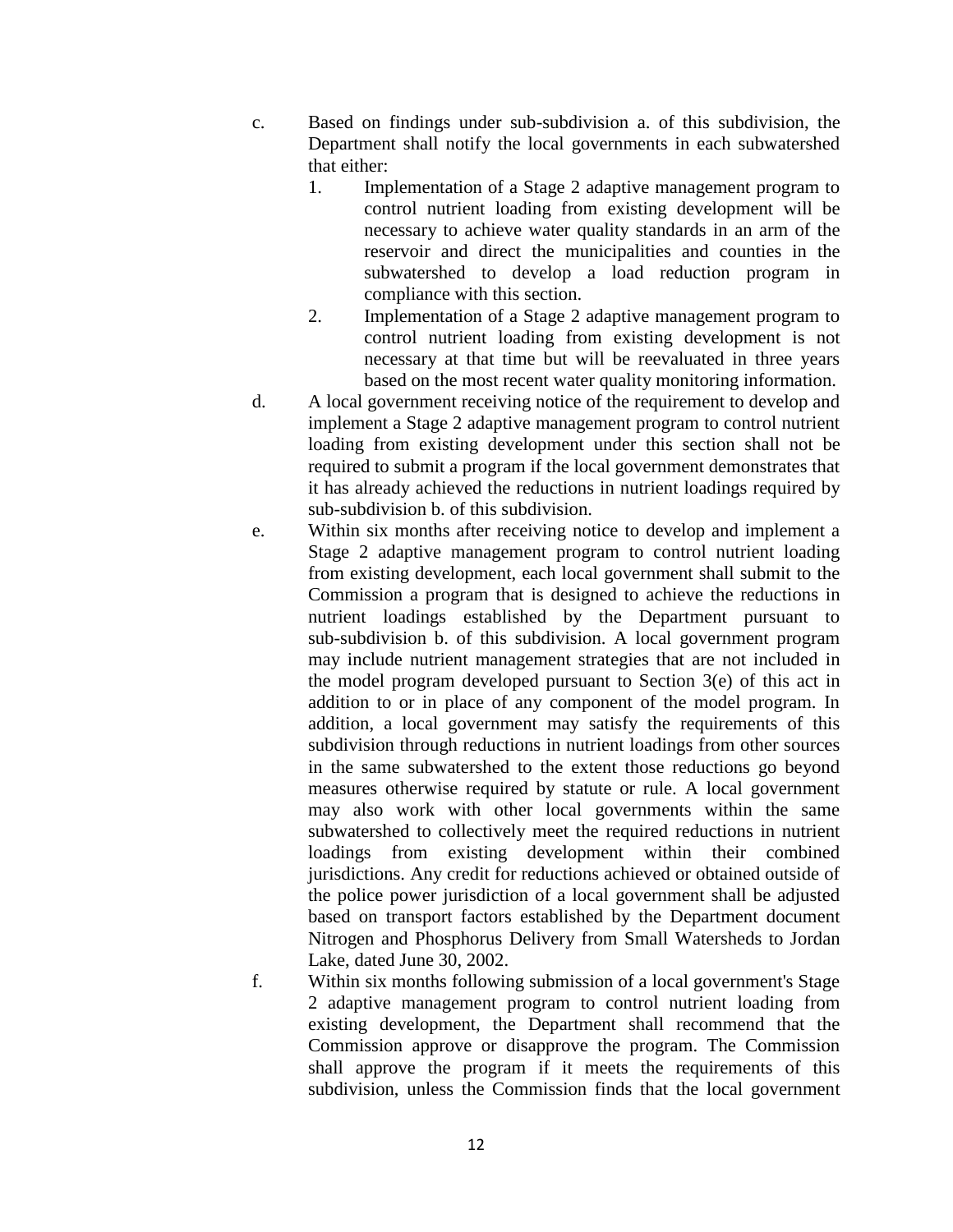can, through the implementation of reasonable and cost-effective measures not included in the proposed program, meet the reductions in nutrient loading established by the Department pursuant to sub-subdivision b. of this subdivision by a date earlier than that proposed by the local government. If the Commission finds that there are additional or alternative reasonable and cost-effective measures, the Commission may require the local government to modify its proposed program to include such measures to achieve the required reductions by the earlier date. If the Commission requires such modifications, the local government shall submit a modified program within two months. The Department shall recommend that the Commission approve or disapprove the modified program within three months after receiving the local government's modified program. In determining whether additional or alternative load reduction measures are reasonable and cost effective, the Commission shall consider factors including, but not limited to, the increase in the per capita cost of a local government's stormwater management program that would be required to implement such measures and the cost per pound of nitrogen and phosphorus removed by such measures. The Commission shall not require additional or alternative measures that would require a local government to:

- 1. Install or require installation of a new stormwater collection system in an area of existing development unless the area is being redeveloped.
- 2. Acquire developed private property.
- 3. Reduce or require the reduction of impervious surfaces within an area of existing development unless the area is being redeveloped.
- g. Within three months after the Commission's approval of a Stage 2 adaptive management program to control nutrient loading from existing development, the local government shall complete adoption and begin implementation of its program.
- h. Each local government implementing a Stage 2 adaptive management program to control nutrient loading from existing development shall submit an annual report to the Department summarizing its activities in implementing its program.
- i. If at any time the Department finds, based on water quality monitoring, that an arm of the Jordan Reservoir has achieved compliance with water quality standards, the Department shall notify the local governments in the subwatershed. Subject to the approval of the Commission, a local government may modify its Stage 2 adaptive management program to control nutrient loading from existing development to maintain only those measures necessary to prevent increases in nutrient loading from existing development.

**SECTION 3.(e)** Model Stage 2 Adaptive Management Program to Control Nutrient Loading From Existing Development. – No later than July 1, 2013, the Department shall submit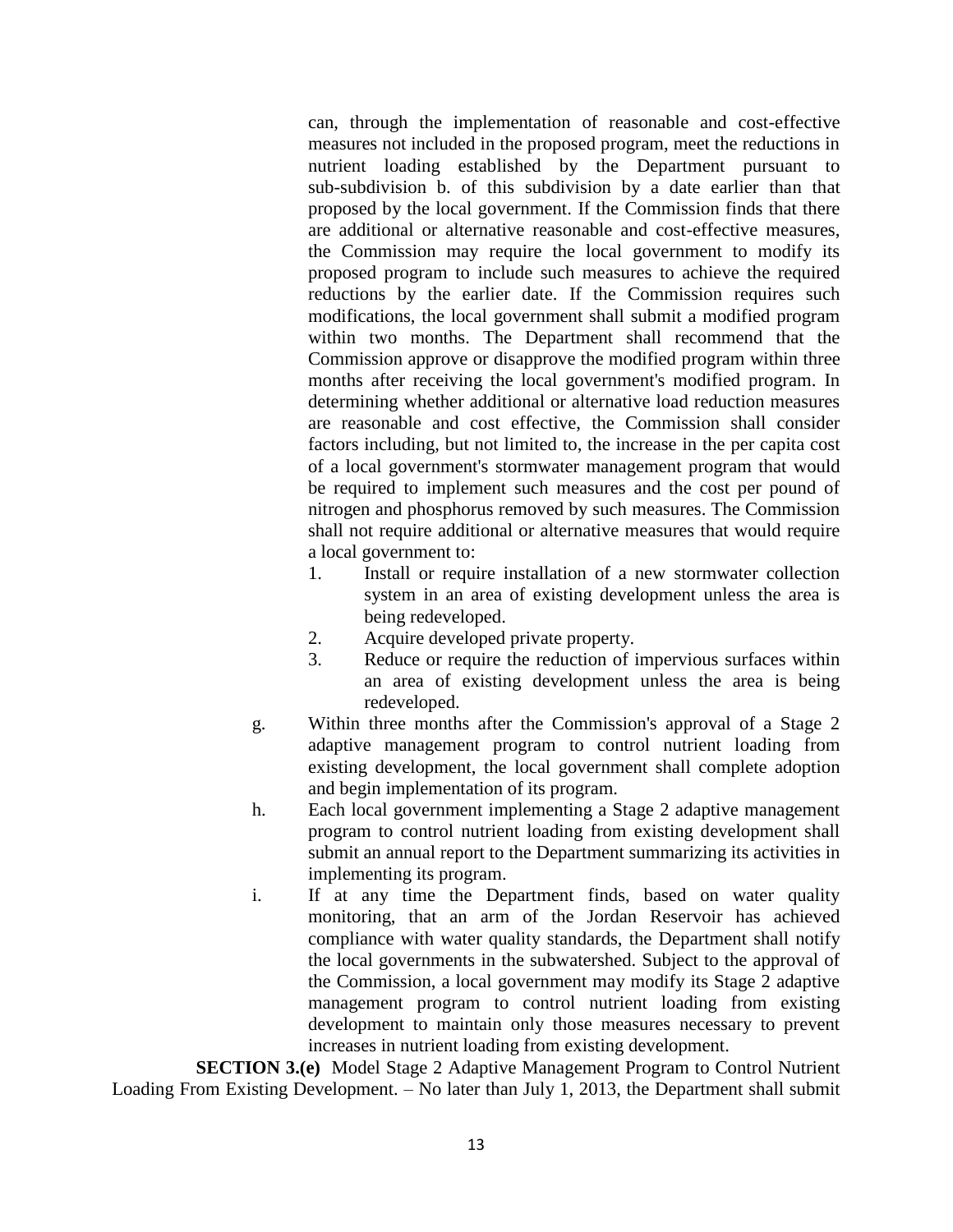a model Stage 2 adaptive management program to control nutrient loading from existing development to the Commission for approval. The model program shall identify specific load reduction practices and programs and reduction credits associated with each practice or program and shall provide that a local government may obtain additional or alternative load-reduction credits based on site-specific monitoring data. In developing the model program, the Department shall consider the findings and recommendations of the Scientific Advisory Board established pursuant to Section 4(a) of this act and comments submitted by municipalities and counties identified in 15A NCAC 02B .0262(7) (Jordan Water Supply Nutrient Strategy: Purpose and Scope). The Commission shall review the model program and either approve the program or return it to the Department with requested changes. The Department shall revise the model program to address changes requested by the Commission. The Commission shall approve a final model program no later than December 31, 2013.

**SECTION 3.(f)** Additional Measures to Reduce Nitrogen Loading From Existing Development in the Upper New Hope Creek Arm of the Jordan Reservoir. – If the March 1, 2023, monitoring report or any subsequent monitoring report for the Upper New Hope Creek Arm of Jordan Reservoir shows that nutrient-related water quality standards are not being achieved, a municipality or county located in whole or in part in the Upper New Hope Creek Subwatershed shall modify its Stage 2 adaptive management program to control nutrient loading from existing development to achieve additional reductions in nitrogen loading from existing development. The modified Stage 2 adaptive management program shall be designed to achieve a total reduction in nitrogen loading from existing development of thirty-five percent (35%) relative to the baseline period 1997 through 2001. The Department shall notify local governments of the requirement to submit a modified Stage 2 adaptive management program. Submission, review and approval, and implementation of a modified Stage 2 adaptive management program shall follow the process, timeline, and standards set out in sub-subdivisions e. through g. of subdivision (2) of Section 3(d) of this act.

**SECTION 3.(g)** Enforcement. – The Department shall enforce the provisions of this act as provided in G.S. 143-215.6A, 143-215.6B, and 143-215.6C.

**SECTION 3.(h)** Collective Compliance. – Local governments that are subject to regulation under this act may establish collective programs to comply with the requirements of this act.

**SECTION 3.(i)** Report. – The Department shall report annually to the Commission regarding the implementation of adaptive management programs to control nutrient loading from existing development in the Jordan watershed.

**SECTION 3.(j)** Additional Rule-Making Authority. – The Commission shall adopt a rule to replace Sections 3(c) through 3(i) of this act. Notwithstanding G.S. 150B-19(4), the rule adopted by the Commission pursuant to this section shall be substantively identical to the provisions of Sections 3(c) through 3(f) of this act. Rules adopted pursuant to this section are not subject to G.S. 150B-21.9 through G.S. 150B-21.14. Rules adopted pursuant to this section shall become effective as provided in G.S. 150B-21.3(b1) as though 10 or more written objections had been received as provided by G.S. 150B-21.3(b2).

**SECTION 3.(k)** No Change to Existing Regulatory Authority. – Nothing in this act shall be construed to limit, expand, or modify the authority of the Commission to undertake alternative regulatory actions otherwise authorized by State or federal law, including, but not limited to, the reclassification of waters of the State pursuant to G.S. 143-214.1, the revision of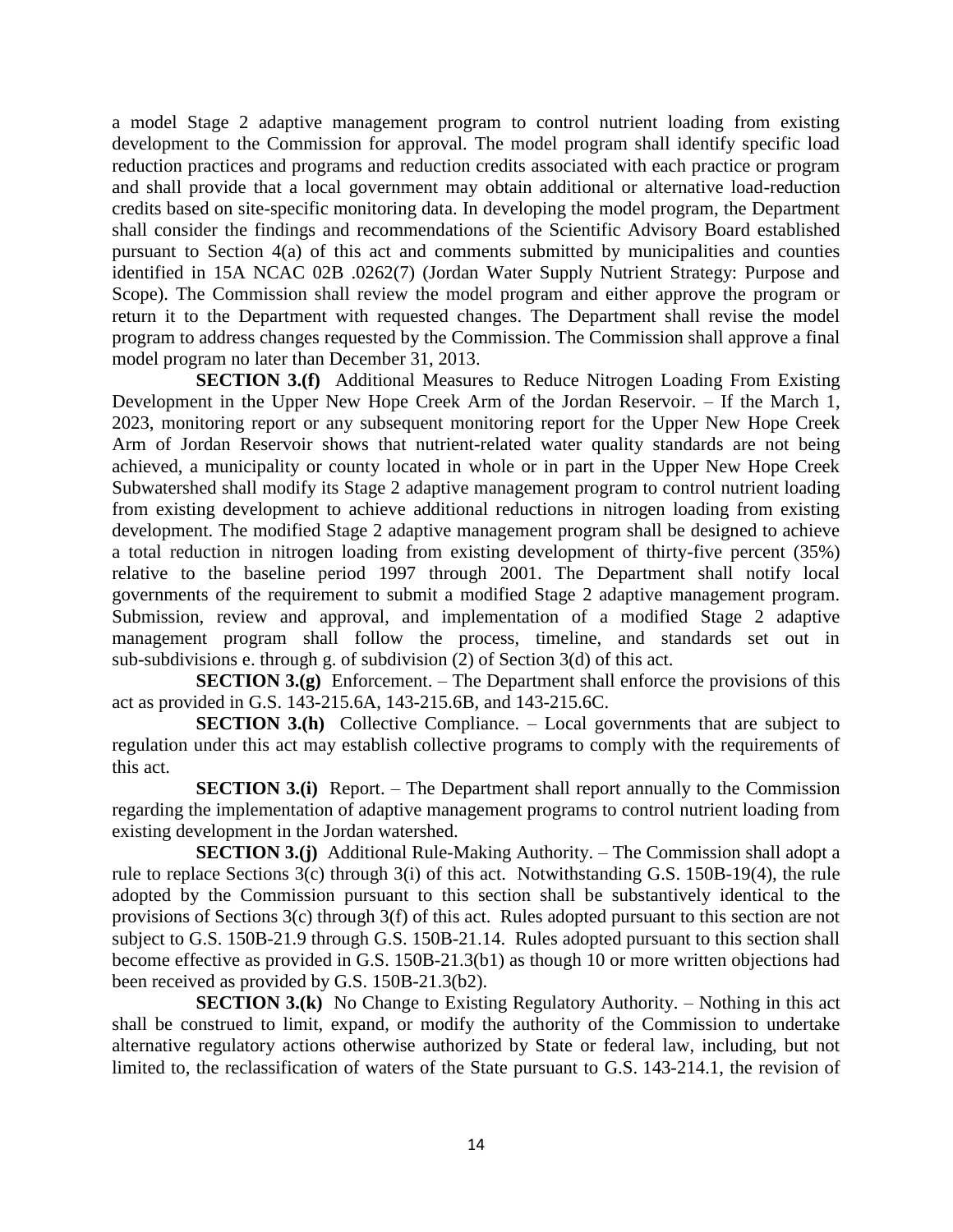water quality standards pursuant to G.S. 143-214.3, and the granting of variances pursuant to G.S. 143-215.3.

**SECTION 4.(a)** Scientific Advisory Board for Nutrient-Impaired Waters Established. – No later than July 1, 2010, the Secretary shall establish a Nutrient Sensitive Waters Scientific Advisory Board. The Scientific Advisory Board shall consist of no fewer than five and no more than 10 members with the following expertise or experience:

- (1) Representatives of one or more local governments in the Jordan Reservoir watershed. Local government representatives shall have experience in stormwater management, flood control, or management of a water or wastewater utility.
- (2) One member with at least 10 years of professional or academic experience relevant to the management of nutrients in impaired water bodies and possessing a graduate degree in a related scientific discipline, such as aquatic science, biology, chemistry, geology, hydrology, environmental science, engineering, economics, or limnology.
- (3) One professional engineer with expertise in stormwater management, hydrology, or flood control.
- (4) One representative of the Department of Transportation with expertise in stormwater management.
- (5) One representative of a conservation organization with expertise in stormwater management, urban landscape design, nutrient reduction, or water quality.

**SECTION 4.(b)** Duties. – No later than July 1, 2012, the Scientific Advisory Board shall do all of the following:

- (1) Identify management strategies that can be used by local governments to reduce nutrient loading from existing development.
- (2) Evaluate the feasibility, costs, and benefits of implementing the identified management strategies.
- (3) Develop an accounting system for assignment of nutrient reduction credits for the identified management strategies.
- (4) Identify the need for any improvements or refinements to modeling and other analytical tools used to evaluate water quality in nutrient-impaired waters and nutrient management strategies.

**SECTION 4.(c)** Report; Miscellaneous Provisions. – The Scientific Advisory Board shall also advise the Secretary on any other issue related to management and restoration of nutrient-impaired water bodies. The Scientific Advisory Board shall submit an annual report to the Secretary no later than July 1 of each year concerning its activities, findings, and recommendations. Members of the Scientific Advisory Board shall be reimbursed for reasonable travel expenses to attend meetings convened by the Department for the purposes set out in this section.

**SECTION 5.** No Preemption. – A local government may adopt and implement a stormwater management program that contains provisions that are more restrictive than the standards set forth in Sections 2 and 3 of this act or in any rules concerning stormwater management in the Jordan watershed adopted by the Commission. This section shall not be construed to authorize a local government to impose stormwater management requirements on lands in agriculture or forestry.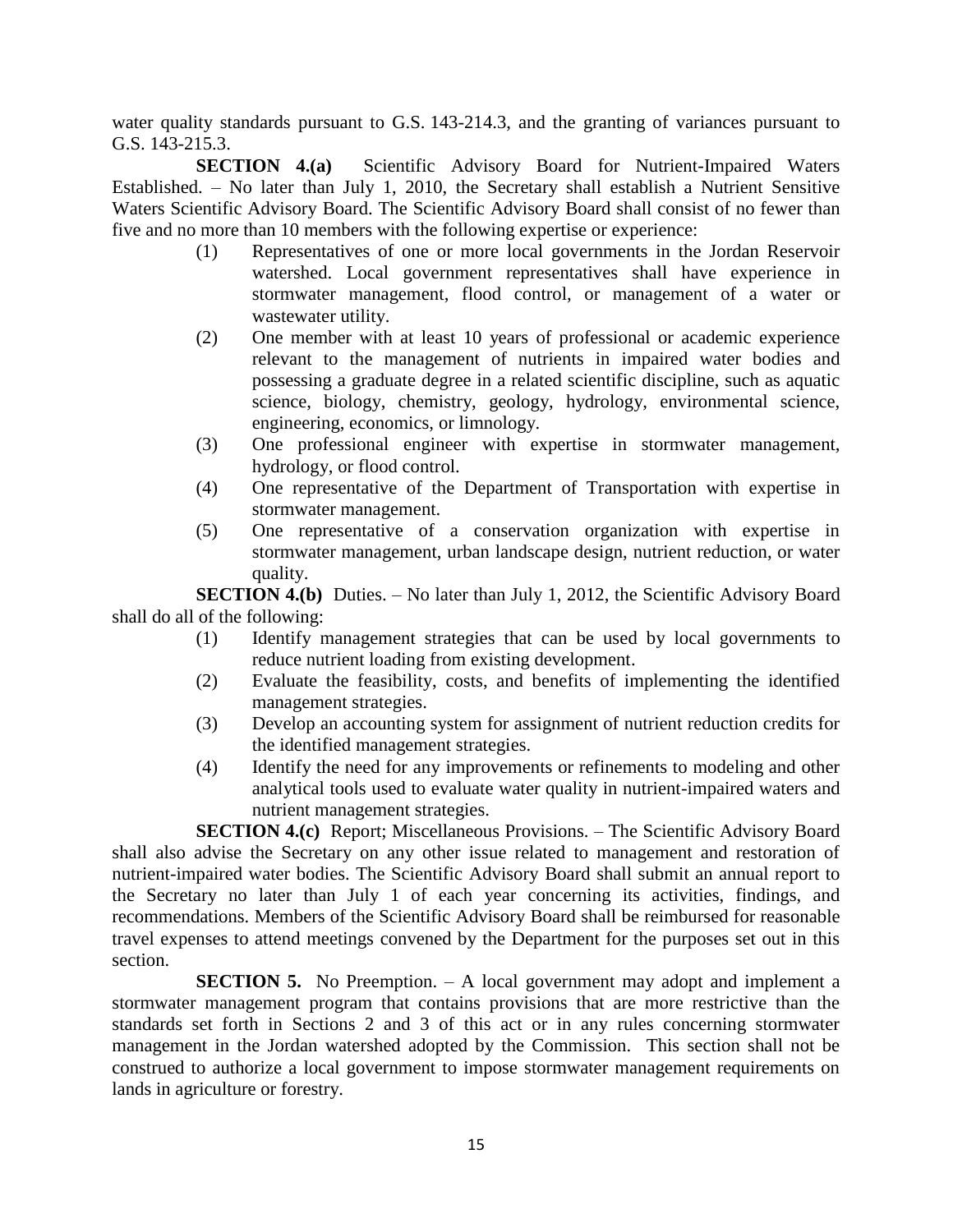**SECTION 6.** Construction of Act. –

- (1) Except as specifically provided in Sections 2(c) and 3(j) of this act, nothing in this act shall be construed to limit, expand, or otherwise alter the authority of the Commission or any unit of local government.
- (2) This act shall not be construed to affect any delegation of any power or duty by the Commission to the Department or subunit of the Department.

**SECTION 7.** Note to Revisor of Statutes. – Notwithstanding G.S. 164-10, the Revisor of Statutes shall not codify any of the provisions of this act. The Revisor of Statutes shall set out the text of Section 2 of this act as a note to G.S. 143-215.1 and may make notes concerning this act to other sections of the General Statutes as the Revisor of Statutes deems appropriate. The Revisor of Statutes shall set out the text of Section 3 of this act as a note to G.S. 143-214.7 and may make notes concerning this act to other sections of the General Statutes as the Revisor of Statutes deems appropriate.

> **SECTION 8.** Effective Date. – This act is effective when it becomes law. In the General Assembly read three times and ratified this the  $23<sup>rd</sup>$  day of June, 2009.

> > s/ Walter H. Dalton President of the Senate

s/ Joe Hackney Speaker of the House of Representatives

s/ Beverly E. Perdue Governor

Approved 5:30 p.m. this  $30<sup>th</sup>$  day of June, 2009